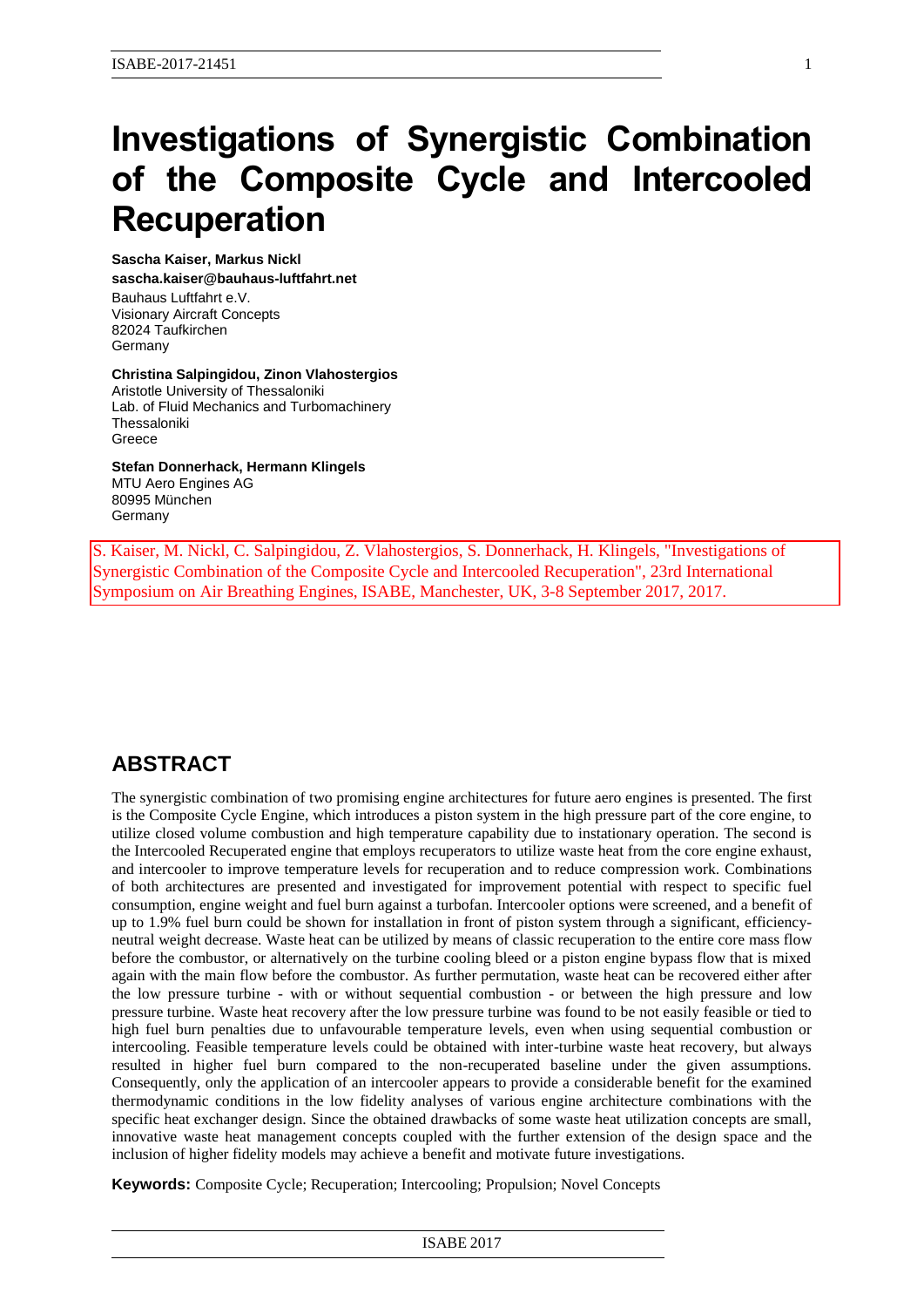## **NOMENCLATURE**

| <b>CCE</b> | Composite Cycle Engine           |
|------------|----------------------------------|
| <b>HEX</b> | Heat Exchanger                   |
| <b>HPC</b> | <b>High Pressure Compressor</b>  |
| <b>HPT</b> | <b>High Pressure Turbine</b>     |
| IC         | Intercooler                      |
| <b>IPC</b> | Intermediate Pressure Compressor |
| <b>IR</b>  | <b>Intercooled Recuperation</b>  |
| <b>LPT</b> | Low Pressure Turbine             |
| PC         | <b>Piston Compressor</b>         |
| <b>PE</b>  | Piston Engine                    |
| <b>PPS</b> | Power Plant System               |
| <b>REC</b> | Recuperator                      |
|            |                                  |

#### **Symbols**

| A                     | Heat exchanger area; $m2$                |
|-----------------------|------------------------------------------|
| <b>BPR</b>            | <b>Bypass Ratio</b>                      |
| $\mathcal{C}_{0}^{0}$ | Heat capacity rate; W/K                  |
| $c_p$                 | Specific heat capacity; J/kg/K           |
| FB                    | <b>Fuel Burn</b>                         |
| <b>FHV</b>            | Fuel Heating Value; MJ/kg                |
| k                     | Heat transfer coefficient; $W/m^2/K$     |
| m                     | Mass; kg                                 |
| M                     | Mach number                              |
| <b>NTU</b>            | Number of Transfer Units                 |
| <b>OPR</b>            | Overall Pressure Ratio = $p_{35}/p_2$    |
| p                     | Total pressure; Pa                       |
| T                     | Total temperature; K                     |
| <b>TSFC</b>           | Thrust Specific Fuel Consumption; g/kN/s |
| $\mathcal{V}$         | Velocity; m/s                            |
| w                     | Mass flow rate; kg/s                     |
| ε                     | Heat exchanger effectiveness             |
| η                     | Efficiency                               |
|                       |                                          |

#### **Subscripts**

|              | Free-stream                  |
|--------------|------------------------------|
| $1 - 5$      | Engine stations (see Fig. 7) |
| $\mathbf{c}$ | Compressor                   |
| cold         | Heat exchanger cold side     |
| cool         | Cooling flow                 |
| ex           | Heat exchanger exit          |
| in           | Heat exchanger inlet         |
| hot          | Heat exchanger hot side      |
| mat          | Heat exchanger matrix        |
| p            | Polytropic                   |
| plumb        | Heat exchanger plumbing      |
| rel          | Relative                     |
| t            | Turbine                      |

# **1.0 INTRODUCTION**

<span id="page-1-1"></span><span id="page-1-0"></span>Radical engine concepts are being investigated to improve engine efficiency beyond the limits of the Joule- /Brayton-cycle based turbofan engine to aim to achieve ACARE 2050 emission reduction targets [1,2]. These suggest a reduction of CO<sub>2</sub> emissions per passenger kilometre by 68% compared to year 2000 technology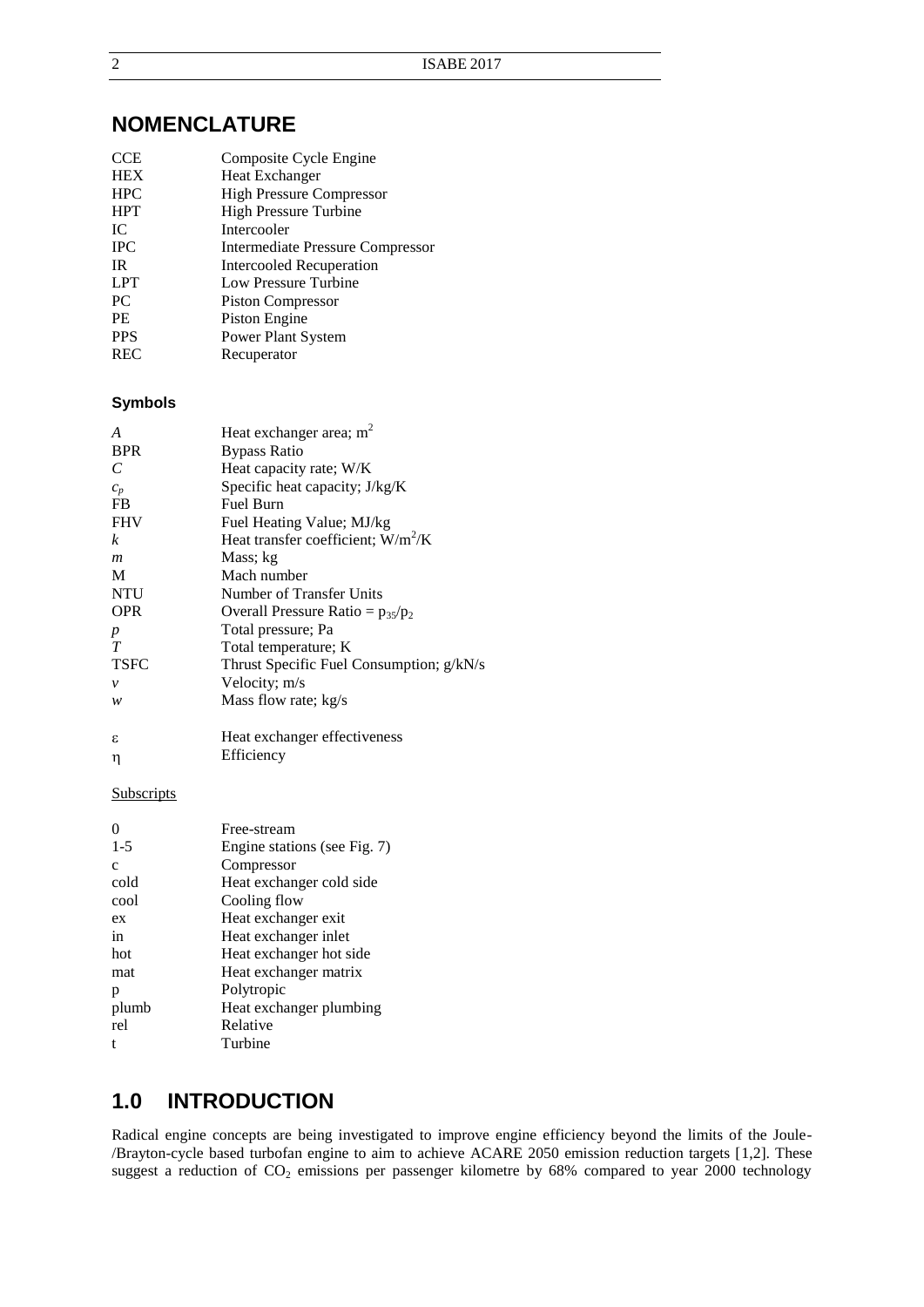<span id="page-2-5"></span><span id="page-2-4"></span>standard coming from reduced energy demand by propulsion system and aircraft [\[2\]](#page-1-0). Assuming an equal contribution by both, the propulsion system would need to contribute a reduction of emissions by 43%. Alternatively, a part of the energy demand may be retrieved through installation effects reducing the required power to generate a given amount of thrust, such as boundary layer ingestion [3]. This may reduce the emissions by 7%, still requiring further 40% reduction by propulsion system and aircraft [4]. From today's perspective, it appears highly unlikely that such radical improvements can be achieved with the conventional Joule-/Braytoncycle [5]. Under realistic assumptions, even the target of achieving a 30% emission reduction by a turbofan architecture appears to be very challenging [\[5\]](#page-2-0). For example, for a large turbofan with entry into service year 2025, an improvement of 23.4% was forecasted [6], and the Rolls-Royce UltraFan<sup>TM</sup> has a projected efficiency improvement of 25% with year 2025+ technology readiness [7]. Therefore, the investigation of novel architectures is warranted.

<span id="page-2-7"></span><span id="page-2-6"></span><span id="page-2-0"></span>One promising candidate concept is the Composite Cycle Engine (CCE) that allows fuel burn improvements of 15-20% compared to a Joule-/Brayton-based turbofan of similar technology level. The CCE uses a highly charged piston based gas generator in the core engine, pressurized by turbo compressors, and turbines for power extraction. In this way, the CCE combines high efficiency and high peak temperature capability of piston engines and the high power density of turbomachinery. An example conceptual arrangement is depicted in [Fig.](#page-2-1)  [1](#page-2-1) with a piston system placed between the combustor/turbine section of the core engine and the bypass duct. The piston system is charged by an intermediate pressure compressor and pre-cooled by an intercooler located directly upstream of the piston system. A different study applied the concept to a regional aircraft platform with a regional turbofan of year 2025 technology standard with a crankshaft connected piston system, and showed a fuel burn advantage of 15.2% for the CCE [8]. Further studies showed a consistent advantage of about 18% for both state of the art technology and year 2035 technology standard [\[5\]](#page-2-0). Challenges associated with the concept are engine weight increase of 17-32%, mainly driven by the piston components, and demanding operating conditions for the piston components at high temperatures and pressures.

<span id="page-2-8"></span>

Fig. 1: Conceptual drawing of a Composite Cycle Engine with intercooler (adapted from [9]).

<span id="page-2-3"></span><span id="page-2-1"></span>Another promising concept is Intercooled Recuperation (IR) in aero engines exploiting exhaust gas waste heat by utilizing it to preheat the intercooled compressor discharge air before it enters the combustion chamber resulting in reduction of fuel consumption and pollutant emissions. This concept is based on the integration and use of a number of heat exchangers, comprising a recuperator system, carefully mounted inside the hot gas exhaust nozzle, in order to avoid induced pressure losses, and an intercooler mounted between the compressor stages, so as to reduce the required compressor work. This concept has been mostly developed by MTU Aero Engines AG and investigated in large European funded research projects such as: CLEAN (Component vaLidator for Environmental-friendly Aero-eNgine), AEROHEX (Advanced Exhaust Gas Recuperator Technology for Aero-Engine Applications), NEW Aero engine Core concepts (NEWAC) and Low Emissions Core-Engine Technologies (LEMCOTEC) [10,11,12].

<span id="page-2-10"></span><span id="page-2-9"></span><span id="page-2-2"></span>The intercooled recuperative engine concept is schematically shown in [Fig. 2](#page-3-0) and [Fig. 3](#page-3-1) together with the MTU developed state-of-the-art tubular heat exchanger (HEX) of elliptic tube profile.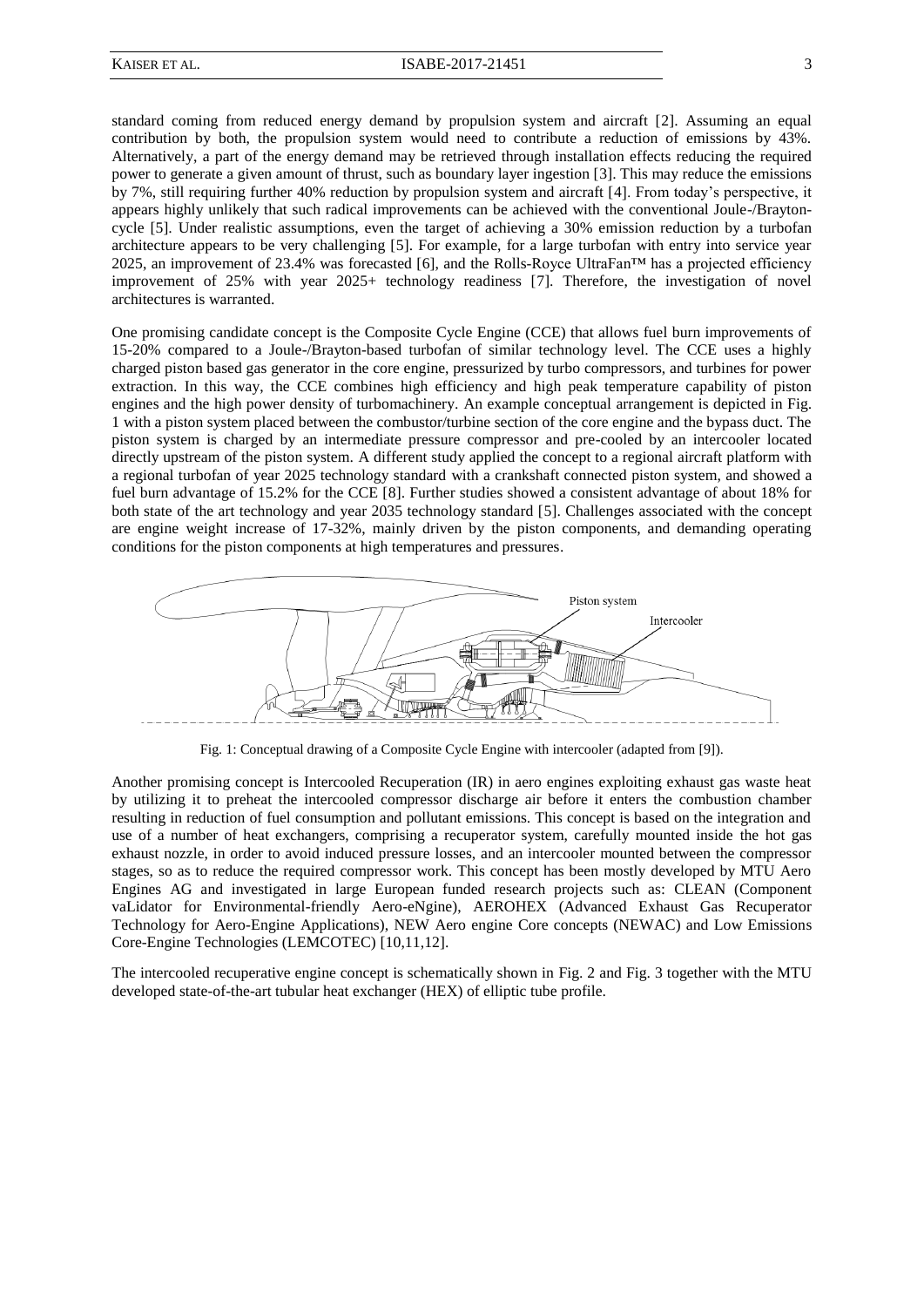

<span id="page-3-0"></span>Fig. 2: The IR turbofan engine concept, developed by MTU Aero Engines [\[10\]](#page-2-2).



Fig. 3: The heat exchanger consisting the recuperator's installation [\[10\]](#page-2-2).

<span id="page-3-1"></span>In this paper, architectures for synergistic combinations of CCE and IR are explored and analysed through a conceptual analysis approach. The target of the studies is to identify thermodynamically feasible and beneficial generic configurations. At first sight, the introduction of heat exchanger addresses the challenges of the CCE and further improves fuel utilization. This may be achieved by Intercoolers (ICs) reducing the piston system's thermal load and weight, and/or Recuperators (RECs) utilizing waste heat to improving efficiency.

An IC may be introduced either between Intermediate Pressure Compressor (IPC) and Piston Compressor (PC), or between PC and Piston Engine (PE), as presented in [Fig. 4.](#page-3-2) The first option aims to reduce power required for further compression and to reduce piston system size by increasing fluid density. The second option allows to cool the air in front of the PE considerably in order to reduce thermal loads downstream the IC, at the cost of having a higher temperature in the PC, implying higher required power and weight.



Fig. 4: Schematic drawings of (a) the baseline and (b,c) intercooler installation options.

<span id="page-3-2"></span>To recover waste heat for the purpose of reducing fuel consumption, several options are conceivable as displayed in [Fig. 5.](#page-4-0) First, a heat exchanger may be employed as a classical REC after the LPT to transfer heat from the exhaust flow to the main flow after the piston system and before the combustor. Second, the cooling air flow extracted after the PC may be preheated before being used in the HPT as proposed by [\[9\]](#page-2-3). The cooling air has a lower temperature than the piston engine exhaust temperature at given cycle parameters. Furthermore, it operates on a small mass flow and reduces thermal gradients in the cooled HPT blades. On the flip side, cooling air mass flow ratio increases since the cooling air is preheated. Third, the REC may be supplied with air which bypasses the piston engine and is mixed with piston engine air before the combustor. Here, the air also has a low temperature after the PC. The air used for recuperation is not available for the PE in addition to the cooling bleed mass flow.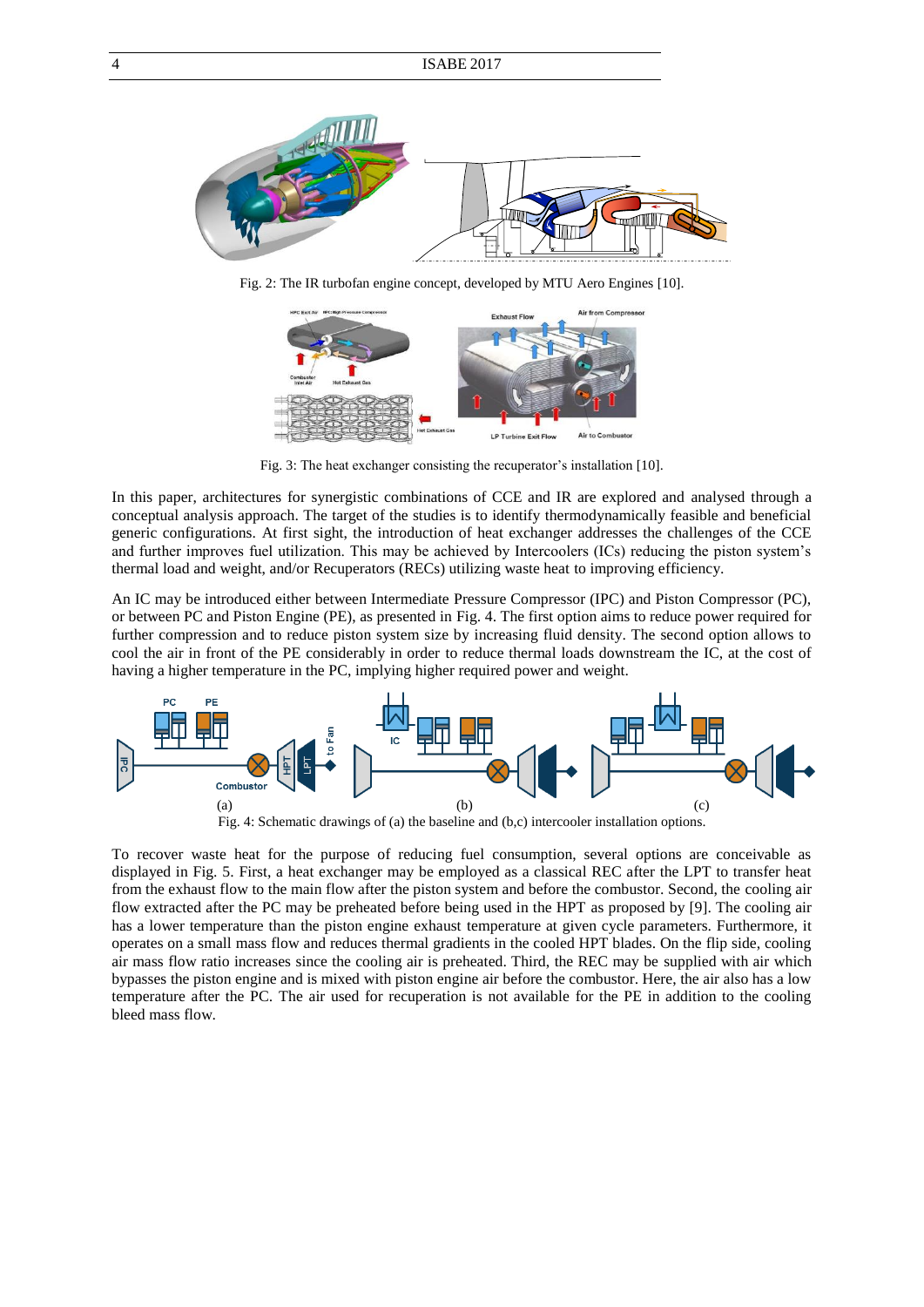

<span id="page-4-0"></span>Fig. 5: Schematic drawings of heat exchanger application options: (a) Recuperator, (b) Bleed Pre-Heater, and (c) Bypass Recuperator.

The temperature levels in a typical CCE cycle make achievement of recuperation after the LPT difficult, especially when the cycle parameters are optimized for optimal PE operation and when no additional modifications for the CCE are made. For example, the piston engine exhaust temperature  $T_{35}$  of the CCE baseline cycle used in this paper is 1190 K at top of climb, while the LPT exit temperature  $T_5$  is only 700 K as displayed in [Fig. 6](#page-4-1)**.** The resulting temperature difference is 490 K in the wrong direction, meaning recuperation is not feasible under these conditions.



<span id="page-4-1"></span>Fig. 6: Temperature over entropy diagram for the CCE baseline cycle with  $T_4 = 1400$  K and OPR = 33. For useful heat exchange, the red, solid line must be over the blue, dashed line.

As a result, the CCE, IC and REC concepts have the potential to operate synergistically, if other conditions are chosen that imply a different power balance not specifically optimized for a CCE concept without IR, and provide an overall optimized cycle performance. Therefore, two additional modifications for improved waste heat management exploitation are investigated as depicted in [Fig. 7](#page-4-2) (b) and (c). First, sequential combustion may be employed between High Pressure Turbine (HPT) and Low Pressure Turbine (LPT) to raise the exhaust temperature level. Second, the REC may be relocated between the HPT and the LPT (inter-turbine recuperation).



<span id="page-4-2"></span>Fig. 7: Schematic drawings of heat exchanger installation location options: (a) After-turbine, (b) sequential combustion, and (c) inter-turbine.

To examine the applicability of the heat exchanger options and combinations of them, they were benchmarked in parametric studies varying Overall Pressure Ratio (OPR) and combustor exit temperature  $T<sub>4</sub>$ , and were assessed on a conceptual level. The ranges were chosen to also account for cycles with high  $T_4$  and low OPR, which may enable temperature conditions allowing for recuperation. The modelling approach is introduced in the next section. From the parametric studies, the useful and feasible architectures combining CCE and IR were deducted in the 'Results' section. There, the concepts were evaluated using Thrust Specific Fuel Consumption (TSFC), engine weight and Fuel Burn (FB).

## **2.0 METHODS**

The power plants are modelled in a simple and robust manner in order to allow quick implementation of novel architectures and validity of the results in a large range of parameters. The base architectures are set up as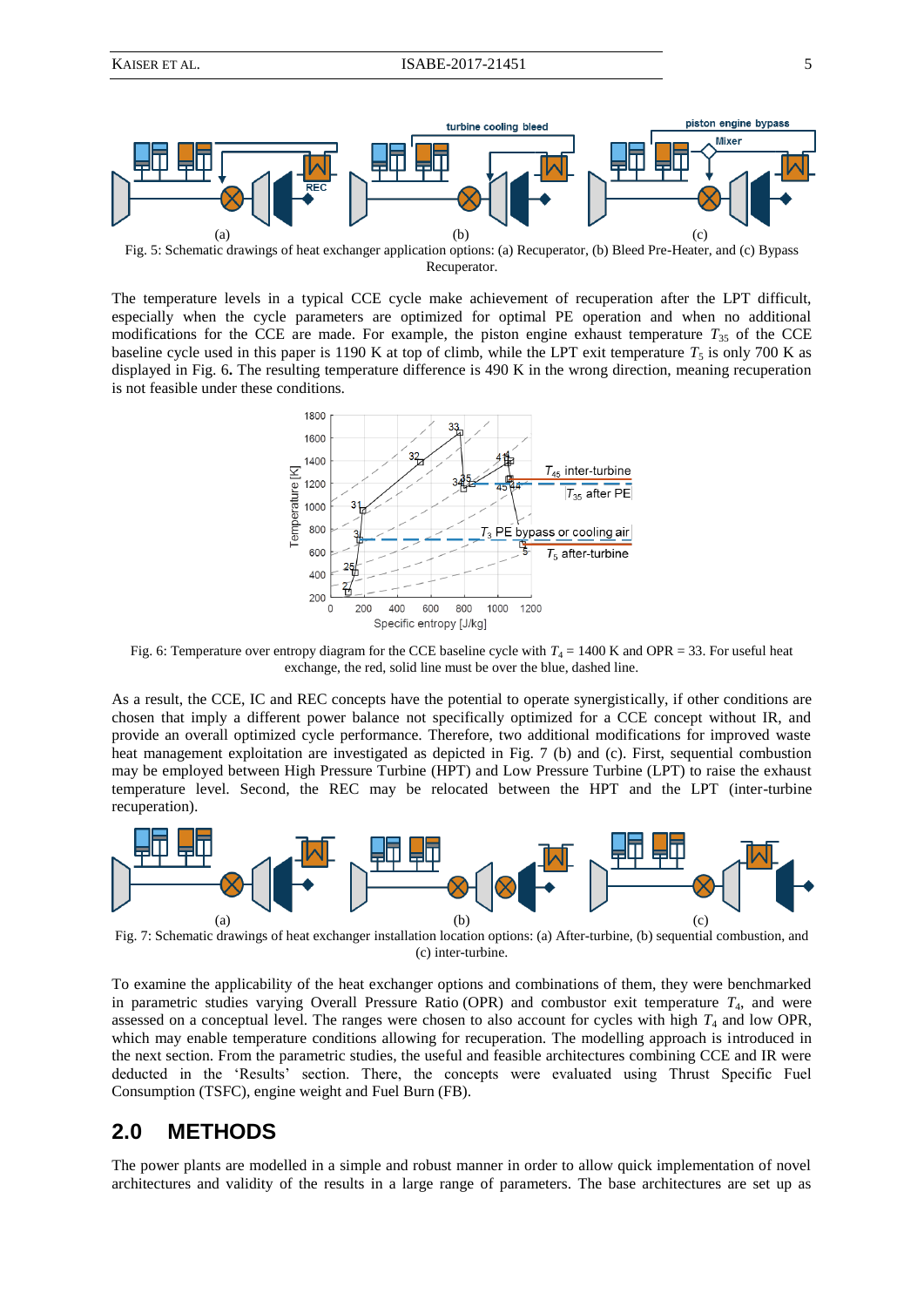depicted in [Fig. 8](#page-5-0) combining inner fan, IPC and HPC into one unit, driven by the HPT. This simplifies calculation procedures and the definition of figures of merit, particularly core efficiency according to [13]. Thermodynamics are represented with half-ideal gas properties and chemical equilibrium combustion characteristics. The piston system is represented as a Seiliger cycle with adapted performance parameters. The detailed modelling is extensively described in [\[5\]](#page-2-0). The method set represents the most important design parameters by incorporating compressor sizing effects, cooling air demand and preliminarily component weights.

<span id="page-5-2"></span>

Fig. 8: Power plant schematics with station nomenclature (adapted from [\[5\]](#page-2-0)).

<span id="page-5-1"></span><span id="page-5-0"></span>The component efficiencies were adapted to reflect an improvement for the turbofan engine of 25% for year 2050 compared to year 2000 technology level. The assumptions are summarized in [Table 1.](#page-5-1) It may be highlighted that turbo component efficiencies additionally include mechanical shaft, bearing and power gear box losses as well as customer power offtakes. The denoted combustion chamber pressure loss comprises losses in the combustion chamber itself, turbo compressor and turbine duct, and the core nozzle. For sequential combustion chamber, half of that loss, i.e. 3.75%, is assumed since it only represents the combustion chamber loss itself. The bypass pressure drop additionally includes stream tube, intake and bypass nozzle losses. Mechanical losses in the piston system were now accounted for as 4% of the work obtained during the PE expansion stroke, which corresponds to about 7.5% of the net output shaft power or a friction mean effective pressure of 70 kPa under design, top of climb conditions.

| Table 1 |                                                     |  |  |  |  |  |
|---------|-----------------------------------------------------|--|--|--|--|--|
|         | Assumed technology standard for a year 2050 engine. |  |  |  |  |  |

| <b>Variable</b>                      | Unit       | <b>Value</b> |
|--------------------------------------|------------|--------------|
| General                              |            |              |
| Fan efficiency $\eta_{\text{p,fan}}$ | $\%$       | 93.5         |
| Compressor eff. $\eta_{nc}$          | $\%$       | 92.0         |
| Turbine eff. $\eta_{p,t}$            | $\%$       | 89.5         |
| $\Delta p/p$ Combustion chamber      | $\%$       | 7.5          |
| $\Delta p/p$ Bypass                  | $\%$       | 2.5          |
| <b>Fuel Heating Value</b>            | MJ/kg      | 42.8         |
| Specific bypass thrust               | m/s        | 76           |
| <b>Composite Cycle Engine</b>        |            |              |
| Piston compression eff.              | $\%$       | 95           |
| Peak piston pressure                 | <b>MPa</b> | 12           |
| Mean piston velocity                 | m/s        | 22           |
| $\Delta p$ piston engine             | kPa        | 100          |
| PC pressure ratio                    |            | 6.0          |

The engines are compared for an application to an intercontinental wide-body aircraft (design range 7000 nm, 300 passengers, cruise Mach number 0.80). A preliminary sizing thrust of 59.4 kN was assumed with a fan diameter of 3.50 m. The aerodynamic sizing point is at top of climb (35,000 ft, ISA, M0.8).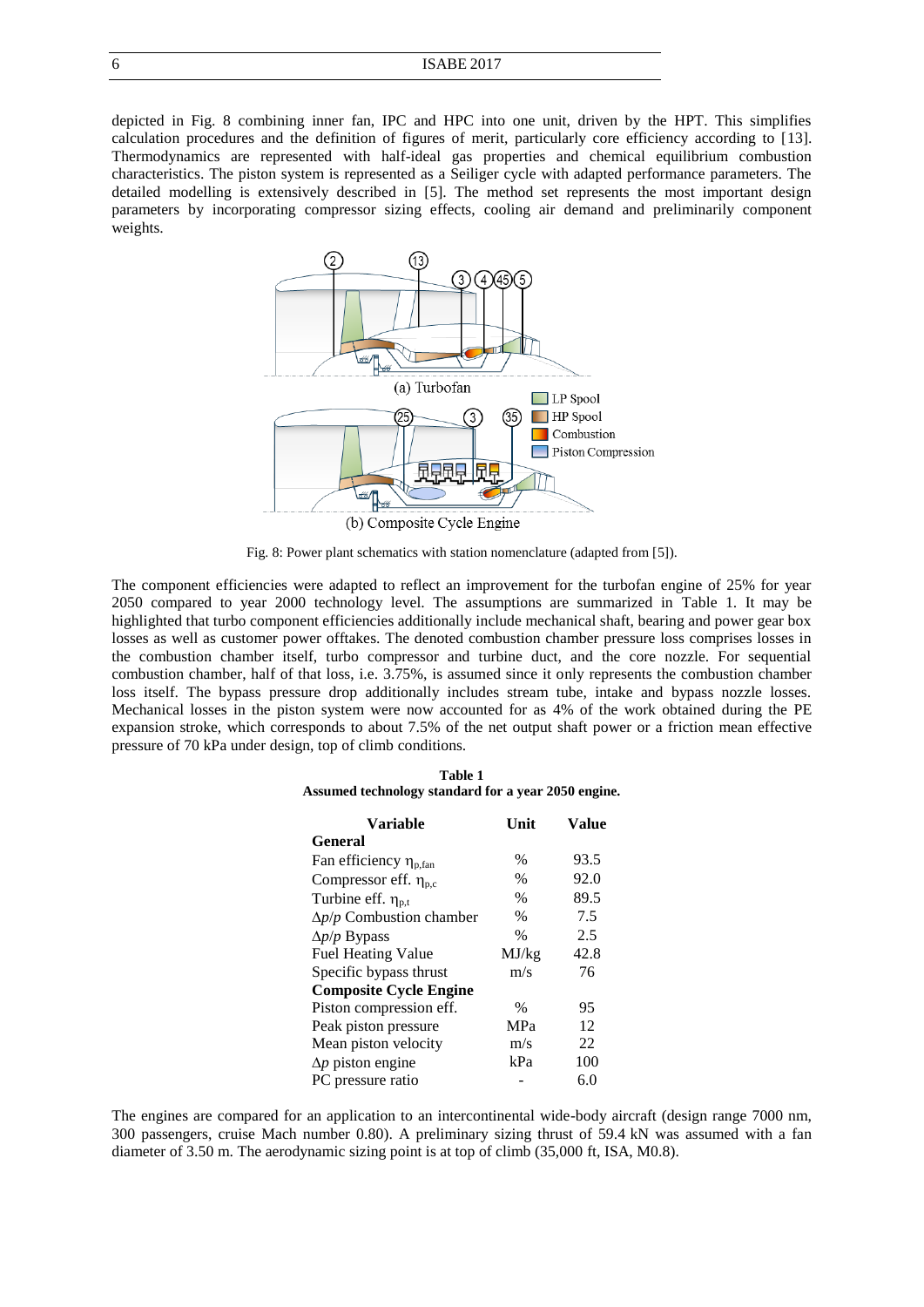The parametric studies allow to conclude TSFC, geometric engine dimensions (such as fan diameter), and a simplified estimation of component weights. The impact on aircraft level in contrast to the reference turbofan can then be deducted with trade factors. These allow to calculate the change in fuel burn due to changes in TSFC and power plant system mass *m*<sub>PPS</sub> including cascading effects due to changed aircraft weight and resizing of the aircraft structures. The trade factors are

<span id="page-6-4"></span><span id="page-6-3"></span>
$$
\Delta FB_{TSFC} = 1.44 \cdot \Delta TSFC
$$
 (1)  
\n
$$
\Delta FB_m = 0.00238 \frac{\%}{\text{kg}} \cdot \Delta m
$$
 (2)

based on the relative change in TSFC and the absolute change in mass. They were derived using an in-house aircraft simulation environment [14,15].

A heat exchanger model has been added to simulate ICs and RECs, and adequately represent pressure drop and weight of heat exchanger matrix and plumbing. The models scale the heat exchanger according to heat exchanger effectiveness  $\varepsilon$  by means of Number of Transfer Units (NTU)

NTU = 
$$
\frac{k \cdot A}{\min(C_{\text{hot}}, C_{\text{cold}})}
$$
 (3)

with the heat transfer coefficient *k*, the heat exchange area *A*, and the minimum of the hot side and the cold side heat capacity rate  $C_{\text{hot}}$  and  $C_{\text{cold}}$ . The heat capacity rate *C* depends on the specific heat capacity  $c_p$  and the mass flow rate *w*

<span id="page-6-1"></span>
$$
C = c_p \cdot w \tag{4}
$$

It is assumed that the ratio of heat capacities  $C_{\text{hot}}/C_{\text{cold}}$  is one. The heat exchanger effectiveness  $\varepsilon$  is defined as

$$
\varepsilon = \frac{T_{\text{cold,ex}} - T_{\text{cold,in}}}{T_{\text{hot,in}} - T_{\text{cold,in}}}
$$
 (5)

with the cold side inlet and outlet temperatures  $T_{\text{cold,in}}$  and  $T_{\text{cold, as well as the hot side inlet temperature  $T_{\text{hot,in}}$ .$ The NTU for a cross-flow heat exchanger can then be related with  $\varepsilon$  according to [16] with the following fit valid between  $\varepsilon$ =0.3-0.8:

<span id="page-6-5"></span><span id="page-6-2"></span><span id="page-6-0"></span>
$$
NTU = \frac{0.9 \cdot \varepsilon}{0.882 - \varepsilon} \tag{6}
$$

Choosing a heat capacity ratio  $C_{\text{hot}}/C_{\text{cold}}$  other than one results in a higher heat exchanger effectiveness  $\varepsilon$  for a given NTU, but overall losses increase [17]. It may still be considered to achieve a more compact HEX or lower losses of one side on the HEX.

This approach including Eq. [\(6\)](#page-6-0) presents a simplification to describe IC and REC behaviour for conceptual investigation. More dedicated and refined correlations that take variations of the heat capacity ratios into consideration must be adopted, in order to quantify the IC and REC beneficial contribution more accurately to the overall thermodynamic cycle. As can be seen from Eq. [\(3\)](#page-6-1), heat exchanger area *A* and heat transfer coefficient *k* can be traded for a given NTU. With the target of a compact and lightweight design for aero engines, i.e. small *A*, the heat transfer *k* needs to be large. High heat transfer usually required high pressure drop across the heat exchanger  $\Delta p$ . Based on the above assumption, which will be further refined in future work, and assuming a constant heat transfer coefficient  $k$  and specific heat capacity  $c_p$  of the flow, the heat exchanger area *A* is proportional to NTU and mass flow rate *w*. The matrix weight *m*mat is assumed to be proportional to *A*. Calibrating the values for IC and REC to values given for  $\varepsilon = 0.75$  in [\[16\]](#page-6-2), the following matrix weights dependent on  $\varepsilon$  and  $w$  were derived:

$$
m_{\text{mat,IC}} = 3.2 \cdot w_{\text{IC}} \cdot \frac{\varepsilon}{0.882 \frac{\varepsilon}{\varepsilon}} \tag{7}
$$

$$
m_{\text{mat,REC}} = 9.0 \cdot w_{\text{REC}} \cdot \frac{1}{0.882 - \epsilon} \tag{8}
$$

The plumbing weights  $m_{\text{plumb}}$  are additionally considered according to [\[16\]](#page-6-2) with

$$
m_{\text{plumb,REC}} = 0.8 \cdot m_{\text{mat,REC}} (\varepsilon = 0.75) \tag{9}
$$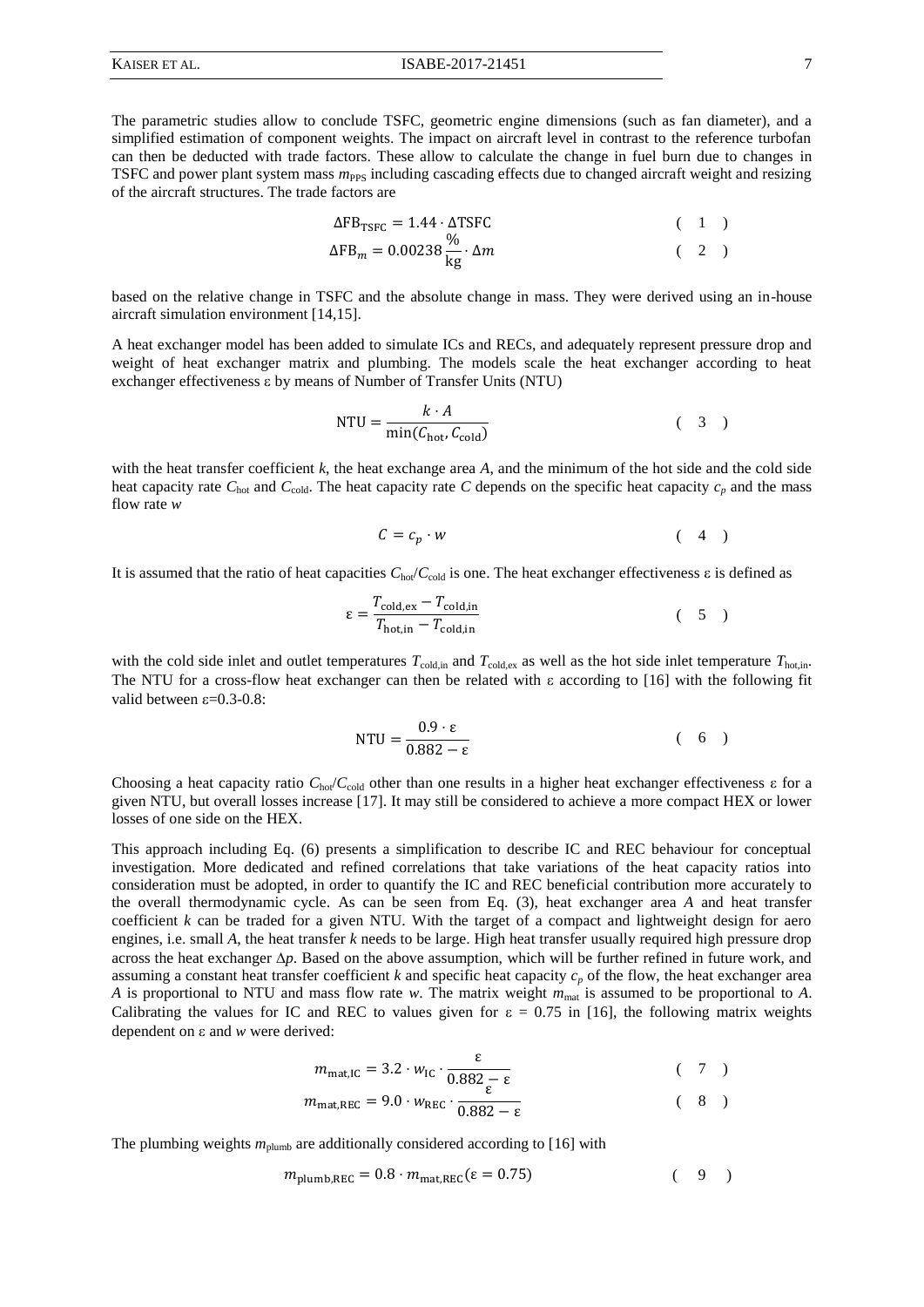#### $m_{\text{plumb,IC}} = 0.2 \cdot m_{\text{mat,REC}} (\epsilon = 0.75)$  ( 10 )

REC plumbing weight is four times the IC plumbing weight due to the long piping required to get air from combustion chamber to LPT exhaust and back. Since the heat transfer coefficient *k* is assumed constant, the according relative pressure drops across the heat exchanger  $\Delta p$  on hot and cold side are also assumed constant independent of  $\varepsilon$ . Even though these assumptions do not take into consideration the direct interaction of heat exchanger design parameters on both pressure losses and heat transfer and, thus, fail to capture high-fidelity design sensitivities, this assumption can initially serve well on a conceptual analysis on a low-fidelity level. The pressure drops are calibrated against data from higher fidelity methods and summarized in [Table 2.](#page-7-0) It must be mentioned that the pressure drop values of Table 2, can be further optimized with the integration of innovative recuperator concepts in aero engines providing additional benefits and potential. The latter will be included in future investigations in order to properly refine the recuperator effect on the pressure losses and the aero engine thermodynamic cycle.

<span id="page-7-0"></span>**Table 2 Heat exchanger hot side and cold side pressure drops.**

| Pressure drop $\Delta p$ [%] | Value |
|------------------------------|-------|
| IC hot side                  | 6.0   |
| IC hot side duct             | 1.0   |
| IC cold side                 | 5.7   |
| REC hot side                 | 6.0   |
| REC cold side duct           | 2.0   |
| REC cold side                | 5.7   |

### **3.0 RESULTS**

<span id="page-7-2"></span>A reference turbofan and CCE have been set up first to serve as benchmarks for the following concepts. The design point was selected to provide best fuel burn while respecting component limits and providing enough margins for take-off and operability margins for part-load. As depicted in [Fig. 9](#page-7-1) (a), best TSFC is achieved at the fringe of the invalid cycles, i.e. when all fuel is burnt in the piston engine and none in the Joule combustion chamber. Power plant mass increases towards low OPR and *T*<sup>4</sup> [\(Fig. 9](#page-7-1) (b)), but the negative fuel burn impact by the higher weight is superseded by the improvements due to TSFC [\(Fig. 9](#page-7-1) (c)), which is typical for long range aircraft [18]. A maximum permissible Joule combustion chamber entry temperature  $T_{35}$  of 1200 K was assumed (indicated by thick blue, solid line), to respect material constraints of the combustion chamber, while providing 100 K margin for take-off. This constraint limits permissible OPR. Therefore, the design point (yellow square) for best fuel burn was selected at  $T_4 = 1400$  K and OPR = 33. A lower  $T_4$  was omitted in order to retain enough operability margin for part-load (cruise).



<span id="page-7-1"></span>This design point offers a TSFC = 11.39 g/kN/s. For reference, the Joule-/Brayton-based engine has a TSFC = 13.14 g/kN/s. The main cycle properties are displayed in Table 3. It was assumed that the 25% turbofan TSFC improvement over year 2000 standard translates into a fuel burn improvement of 30% due to cascading effects. The CCE engine exhibits a 15.6% better fuel burn, but 20% higher power plant system weight than the year 2050 turbofan. The CCE requires a HPT relative cooling flow  $w_{\text{cool,rel}}$  of only 5% as a consequence of the low OPR and  $T_4$ .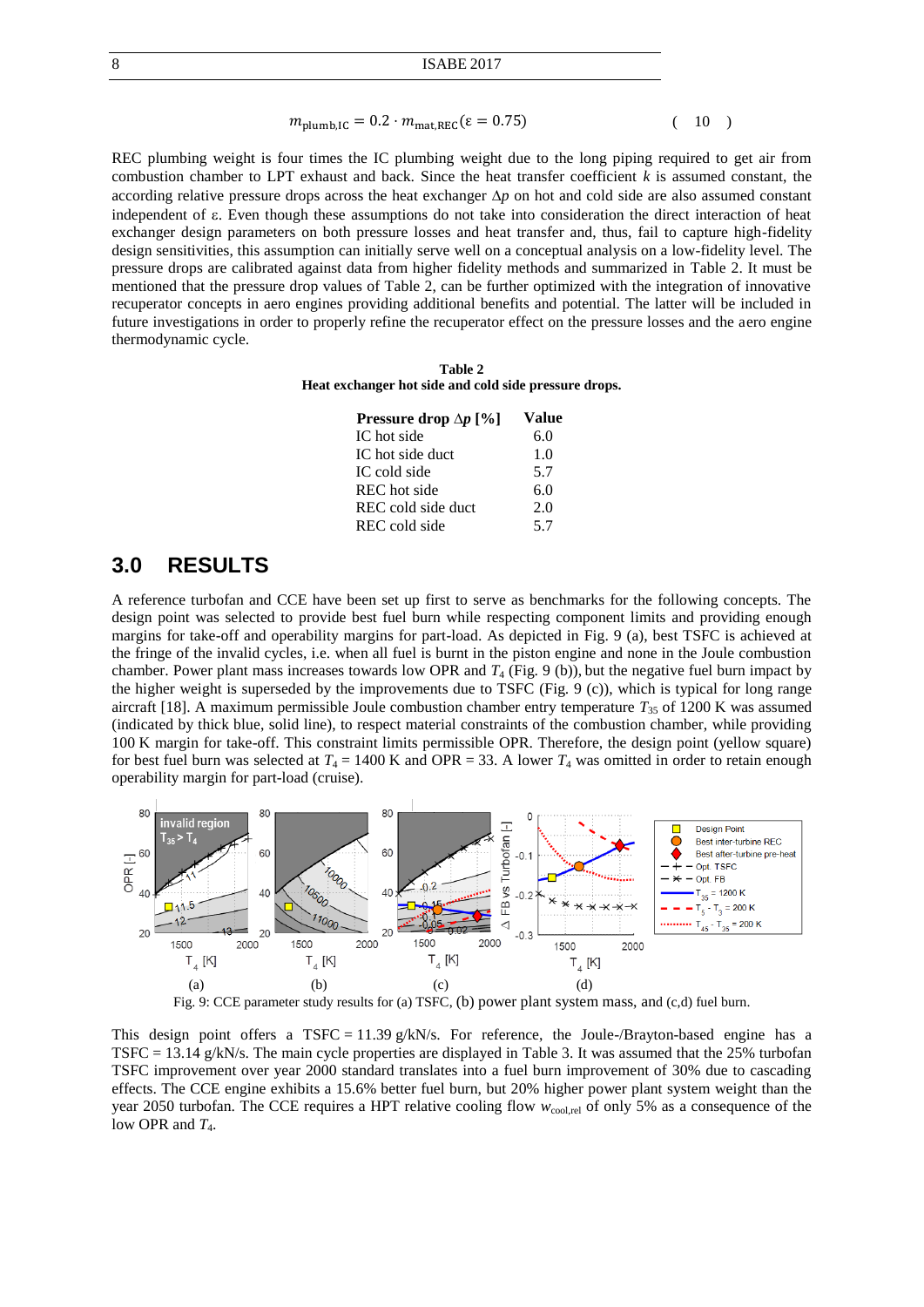| Table 3                                                             |  |
|---------------------------------------------------------------------|--|
| Main engine properties of reference turbofan and CCE for year 2050. |  |

| <b>Parameter</b>            | <b>Turbofan</b> | <b>CCE</b> |
|-----------------------------|-----------------|------------|
| $T_4$ [K]                   | 2000            | 1400       |
| OPR <sub>[-]</sub>          | 75              | 33         |
| TSFC $[g/kN/s]$             | 13.14           | 11.39      |
| $\Delta$ Fuel burn [%]      | ref.            | $-15.6$    |
| $\Delta$ Fuel burn vs. 2000 | $-30.0$         | $-40.9$    |
| PPS mass [kg]               | 9340            | 11 220     |
| BPR [-]                     | 22.7            | 28.8       |
| $W_{\text{cool,rel}}$ [%]   | 29.6            | 5.0        |

To allow a first reduction of the design space, some targeted parameter combinations for recuperation and bleed pre-heating were investigated. For the respective studies, the heat exchanger was not yet implemented into the performance model, but the studies serve to identify whether there is merit to investigate the concepts in detail. For this purpose, a temperature difference of at least 200 K from hot side to cold side was stipulated for a beneficial heat exchange. This was set to achieve a notable heat flow and to overcome heat exchanger losses and weight. Also some margin must be provided for the reduced temperature levels during part-load (cruise). The 200 K limit may cancel out some feasible CCE and REC combinations. Additional analysis regarding this assumption will be made to future studies.

Below the thick red, dashed line in [Fig. 9](#page-7-1) (c,d) after-turbine bleed pre-heating and bypass recuperation is feasible (i.e.  $T_3 < T_5$  - 200 K). It can be seen that the best parameter combination of OPR = 28 and  $T_4$  = 1900 K (red diamond) is 8.0% worse in fuel burn than the baseline CCE. Below the thick red, dotted line inter-turbine recuperation is feasible (i.e.  $T_{35} < T_{45}$  - 200 K). Here, the best combination at OPR = 31 and  $T_4$  = 1600 K (orange circle) is 2.8% worse in fuel burn than the CCE. At this point, the heat exchanger operates at very challenging conditions  $(T_{45} = 1390 \text{ K})$ . The application of an intercooler may alleviate this problem, which is presented later in this paper. Classical recuperation (i.e.  $T_{35} < T_5$  - 200 K) is never feasible within the parameter space even for high  $T_4 = 2000$  K and low OPR = 20, while inter-turbine bleed pre-heating or PE bypass recuperation (i.e.  $T_3$  < *T*<sup>45</sup> - 200 K) is always feasible. Therefore, the latter configurations will also be investigated in more detail later in the paper. A wider design space may be investigated to derive valid conclusions for all conceivable CCE and REC combinations.

Next, the application of ICs was investigated. The study in [Fig. 10](#page-8-0) shows fuel burn for the IC before the PC concept for varying heat exchanger effectiveness  $\varepsilon_{\text{IC}}$ . The results are summarized in [Table 4.](#page-9-0) They clearly showcase the advantages of reducing piston system weight and fuel burn at the same time. Optimum intercooler effectiveness  $\varepsilon_{\text{IC}}$  is at about 70% with a fuel burn improvement of 17.5%, giving another 2.2% over the baseline CCE. The improvements clearly emerge from the reduced piston system weight, since the TSFC increases slightly over the CCE baseline (11.39 g/kN/s). Despite the additional IC weight of 320 kg, the total power plant system weight reduces by 1530 kg, or 13.6%. As an important finding, the OPR for optimum fuel burn increases considerably with increasing  $\varepsilon_{IC}$ , and  $T_4$  increases moderately up to 1600 K for  $\varepsilon_{IC} = 0.7$ . This trend counteracts the cooling effort by the IC as the design point shifts towards the  $T_{35}$  constraint limiting combustion chamber inlet temperature to 1200 K. This induces the remarkable finding that as recuperation potential improves for given cycle parameters - as can be seen by the red lines shifting towards higher OPR [\(Fig. 10\)](#page-8-0) - the optimum design point moves to higher OPR likewise.



<span id="page-8-0"></span>Fig. 10: (a-c) Fuel burn parameter studies for CCE with IC before PC for various  $\varepsilon_{IC}$  from 0.3 to 0.7, and (d) fuel burn comparison for  $\varepsilon_{\text{IC}} = 0.7$ .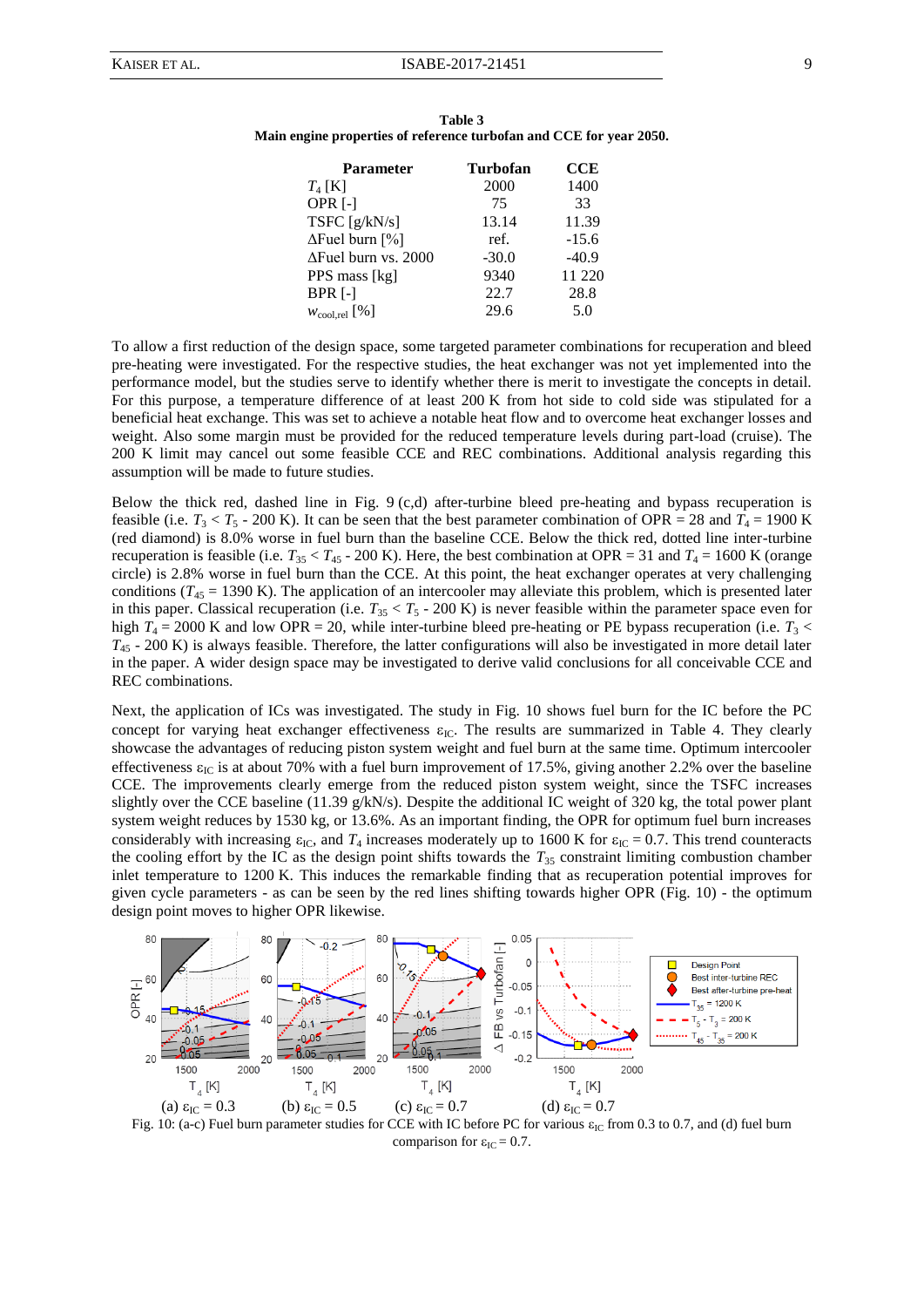| <b>Parameter</b>          |         | Value   |         |
|---------------------------|---------|---------|---------|
| $\epsilon_{\rm IC}$       | 0.3     | 0.5     | 0.7     |
| $T_4$ [K]                 | 1400    | 1450    | 1600    |
| <b>OPR</b>                | 44      | 56      | 74      |
| TSFC $[g/kN/s]$           | 11.45   | 11.43   | 11.48   |
| $\Delta$ Fuel burn [%]    | $-15.3$ | $-16.9$ | $-17.5$ |
| PPS mass [kg]             | 10 940  | 10 300  | 9690    |
| IC gross mass [kg]        | 200     | 200     | 320     |
| <b>BPR</b>                | 28.8    | 30.9    | 36.0    |
| $W_{\text{cool,rel}}$ [%] | 5.0     | 5.2     | 6.9     |

<span id="page-9-0"></span>

| Table 4                                                                       |  |
|-------------------------------------------------------------------------------|--|
| Main results of CCE with IC before PC for various $\varepsilon_{\text{IC}}$ . |  |

The best parametric combination for bleed pre-heating (thick red dashed line) can be found at  $\varepsilon_{\text{IC}} = 0.7$ ,  $T_4 = 2000$  K, OPR = 62, and already has a 2.4% fuel burn penalty against the design point conditions. Additionally, adding heat to the flow before the combustion chamber would require to lower OPR in order to maintain a  $T_{35} = 1200$  K constraint. Therefore, bleed pre-heating with after-turbine HEX was not studied further.

The best inter-turbine recuperation concept comes close to the design point of the non-recuperated cycle for  $\varepsilon_{\text{IC}}$  = 0.7,  $T_4$  = 1700 K, OPR = 71, with a fuel burn penalty of only 0.3% against the design point fuel burn, but exhibits extremely high HEX temperatures. The hot side inlet temperature at this point is 1390 K with a pressure difference of 1.2 MPa to the cold side, rendering very challenging HEX operating conditions. Additionally, the OPR would need to be decreased when recuperating heat to the flow before the combustion chamber in order to maintain the  $T_{35} = 1200$  K constraint, which further diminishes the improvement potential. Since no significant improvements can be expected with the selected assumptions justifying the added complexity, inter-turbine recuperation was not further investigated in this paper as well.

The results for the IC after the PC revealed that about the same weight savings can be achieved as for the IC before PC concept. However, TSFC increases considerably to 12.11 g/kN/s ( $\varepsilon_{IC} = 0.3$ ), and 12.46 g/kN/s  $(\epsilon_{IC} = 0.5)$ , resulting in an increase in fuel burn of 6.8% and 9.5% over the baseline CCE, respectively. Also, recuperation potential is not improved under the selected conditions and assumptions of the current study. Therefore, the second intercooler concept was disregarded for this paper.

When evaluating sequential combustion, the exit temperatures of both combustion chambers were set equal in the first instance. The resulting fuel burn is 4.2% worse than the baseline CCE. While the OPR for regions of feasible bleed pre-heating and bypass recuperation shifts upwards, the difference is not sufficient to enable it at the design point. The respective power plant system weight reduces by only 350 kg through increased core specific work.

Additional side studies were conducted to investigate the impact of the second combustion chamber temperature. A higher temperature results in even worse TSFC. A lower temperature leads to better TSFC with an optimum when fuel flow in the second combustor becomes zero, i.e. sequential combustion is removed.

Combining sequential combustion with IC showed the same trends with increased fuel burn of 3.8% ( $\epsilon_{\text{IC}}$  = 0.3), 3.5% ( $\varepsilon_{\text{IC}}$  = 0.5), as well as 2.6% ( $\varepsilon_{\text{IC}}$  = 0.7), and only a small advantage in power plant system mass. Therefore, sequential combustion cannot be used to improve fuel burn or to enable recuperation for concepts that did not feature feasible recuperation scenarios without sequential combustion.

As supplementary study, the PC pressure ratio was investigated as a design parameter to improve recuperation potential. Reducing PC pressure ratio results in reduced power demand from the PE, allowing a lower PE fuel flow and, hence, exit temperature *T*35. Since the power balance now shifts from the efficient piston combustion to the constant pressure Joule combustor, core efficiency reduces at given OPR. On the flip side, OPR can be increased to approach the  $T_{35}$  constraint to remedy this effect. Ultimately, both effects cancel each other, providing no notable difference in fuel burn or recuperation potential.

To conclude the cursory studies, only inter-turbine bleed pre-heating and inter-turbine piston bypass recuperation allow for correct heat transfer with the potential for fuel burn improvement, and are therefore investigated closely in the following. Both concepts were also combined with an IC before the PC. Since both exchange heat to a relatively small mass flow compared to the main mass flow rate, compact heat exchangers with a low interference with the main flow may be employed. Therefore, it was assumed that the heat exchangers can be incorporated into the inter-turbine casing struts and the LPT stators, and the recuperator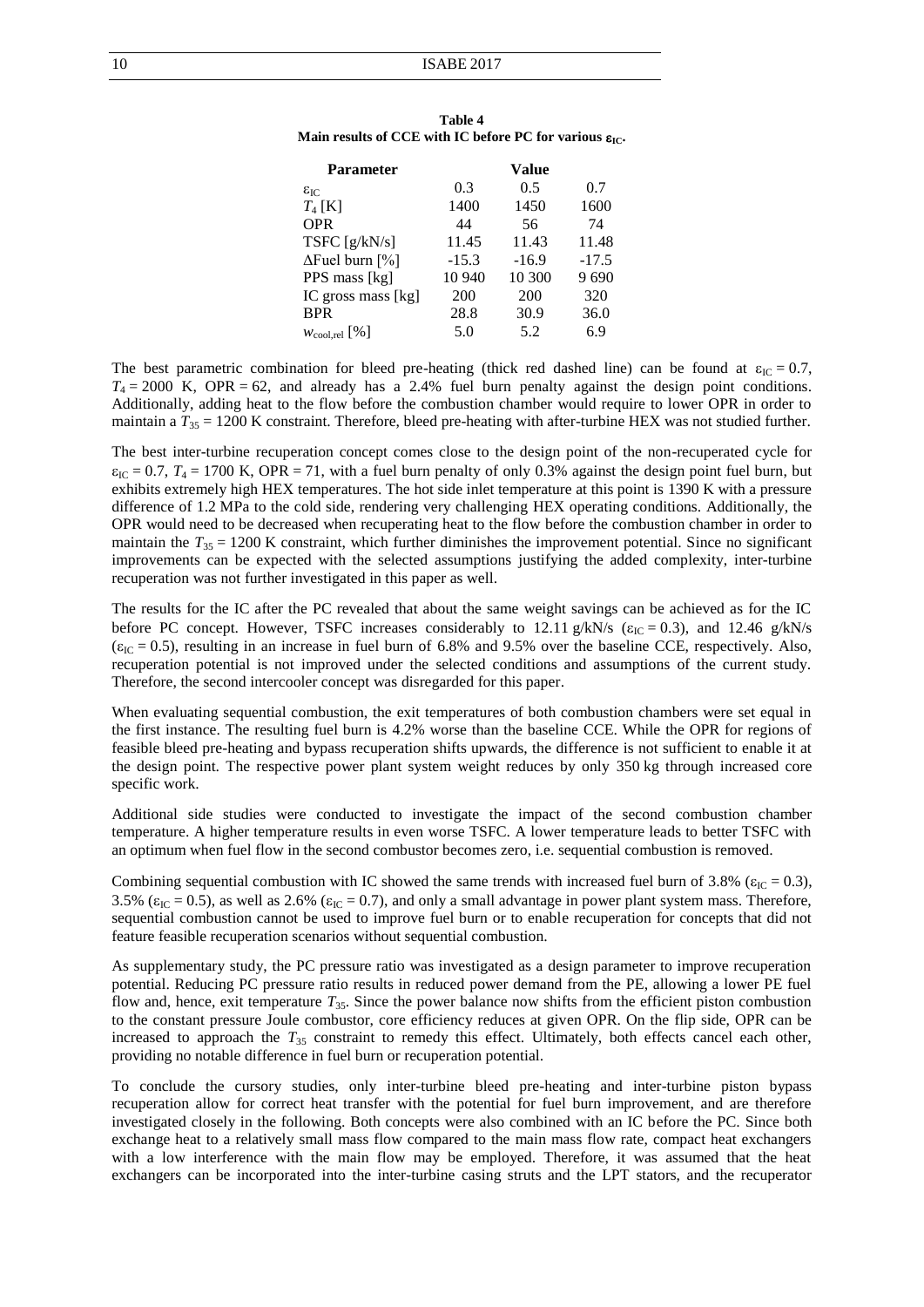pressure loss on the hot side was optimistically set zero. Moreover, no penalty on inter-turbine duct pressure loss or LPT efficiency was assumed due to the additional heat exchangers. Therefore, the numbers serve to identify an upper bound for the efficiency potential.

The first option, inter-turbine bleed pre-heating, results in increased fuel burn as shown in [Table 5.](#page-10-0) Without IC, TSFC increases slightly with rising bleed-preheater effectiveness  $\varepsilon_{REC}$ . Although heat is recovered from the turbine exhaust, relative cooling flow must increase considerably to account for the rising cooling air temperature. PPS mass increases due to rising core mass flow, increasing fuel burn by 0.6% ( $\varepsilon_{\text{REC}} = 0.3$ ) and 2.0% ( $\varepsilon_{REC} = 0.5$ ). Adding an IC, the detrimental impact can be reduced as seen in [Table 5.](#page-10-0) With an IC effectiveness  $\varepsilon_{\text{IC}} = 0.5$  and  $\varepsilon_{\text{REC}} = 0.5$ , the cooling mass flow  $w_{\text{cool,rel}}$  increases to 11.6% instead of 13.6% without IC, but the fuel burn is still 1.4% higher than with intercooling only. Hence, adding a cooling bleed pre-heater cannot be used to improve fuel burn or engine weight.

| Table 5 |  |                                                    |  |
|---------|--|----------------------------------------------------|--|
|         |  | Cycle results for inter-turbine bleed pre-heating. |  |

<span id="page-10-0"></span>

| <b>Parameter</b>          | Value                  |         |                                   |         |  |
|---------------------------|------------------------|---------|-----------------------------------|---------|--|
|                           | <b>Non-intercooled</b> |         | Intercooled $\epsilon_{IC} = 0.5$ |         |  |
| $\epsilon_{\rm REC}$      | 0.3                    | 0.5     | 0.3                               | 0.5     |  |
| $T_4$ [K]                 | 1400                   | 1400    | 1400                              | 1400    |  |
| OPR $[-]$                 | 32                     | 30      | 54                                | 52      |  |
| TSFC $[g/kN/s]$           | 11.41                  | 11.49   | 11.45                             | 11.48   |  |
| $\Delta$ Fuel burn [%]    | $-15.0$                | $-13.6$ | $-16.1$                           | $-15.5$ |  |
| PPS mass [kg]             | 11 400                 | 11 600  | 10 560                            | 10 690  |  |
| IC gross mass [kg]        |                        |         | 220                               | 230     |  |
| REC gross mass [kg]       | 70                     | 110     | 60                                | 90      |  |
| <b>BPR</b>                | 27.7                   | 26.7    | 28.6                              | 27.7    |  |
| $W_{\text{cool,rel}}$ [%] | 9.9                    | 13.6    | 7.9                               | 11.6    |  |

The second option, inter-turbine bypass recuperation, also results in higher fuel burn [\(Table 6\)](#page-10-1). Since heat is recuperated before the combustion chamber, the OPR needs to be decreased in order to obey the *T*<sup>35</sup> constraint. For  $\varepsilon_{\text{REC}} = 0.5$ , fuel burn increases by 1.0% when using 10% of the core mass flow as bypass air, and by 2.0% when using 20%. The effects aggravate when increasing  $\varepsilon_{REC}$ . Although the disadvantage is small, it does not justify the complexity of the heat exchanger and mixer which is added to the already increased complexity of the CCE cycle configuration. Moreover, the recuperator would need to operate at a hot side inlet temperature of 1240 K. The power plant system mass stays roughly constant. Adding an IC does not improve the results, and fuel burn increases by 0.4-1.4% for various combinations of  $\varepsilon_{IC} = 0.3$ -0.5 and  $\varepsilon_{REC} = 0.3$ -0.5 compared to the intercooled, non-recuperated engine.

**Table 6** Cycle results for inter-turbine bypass recuperation with  $\varepsilon_{REC} = 0.5$ .

<span id="page-10-1"></span>

| <b>Parameter</b>               | Value                  |         |                                            |         |
|--------------------------------|------------------------|---------|--------------------------------------------|---------|
|                                | <b>Non-intercooled</b> |         | Intercooled $\varepsilon_{\text{IC}}$ =0.5 |         |
| $w_{\text{bypass}}/w_{25}$ [%] | 10                     | 20      | 10                                         | 20      |
| $T_4$ [K]                      | 1400                   | 1400    | 1400                                       | 1400    |
| <b>OPR</b>                     | 31                     | 29      | 52                                         | 49      |
| TSFC $[g/kN/s]$                | 11.45                  | 11.52   | 11.46                                      | 11.49   |
| $\Delta$ Fuel burn [%]         | $-14.6$                | $-13.6$ | $-16.1$                                    | $-15.5$ |
| PPS mass [kg]                  | 11 340                 | 11 470  | 10 540                                     | 10 650  |
| IC gross mass [kg]             |                        | ۰       | 220                                        | 230     |
| REC gross mass [kg]            | 80                     | 160     | 80                                         | 160     |
| <b>BPR</b>                     | 27.9                   | 27.0    | 28.5                                       | 27.7    |
| $W_{\text{cool,rel}}$ [%]      | 5.0                    | 5.1     | 5.0                                        | 5.0     |

## **4.0 CONCLUSION**

Various combinations of the Composite Cycle Engine concept with intercoolers, recuperators, and bleed preheaters were conducted. It was investigated whether heat transfer is feasible for various combinations of cycle parameters. Cycles allowing for positive heat transfer and showing a potential for fuel burn improvement over the base Composite Cycle Engine without heat exchangers were investigated further. The findings are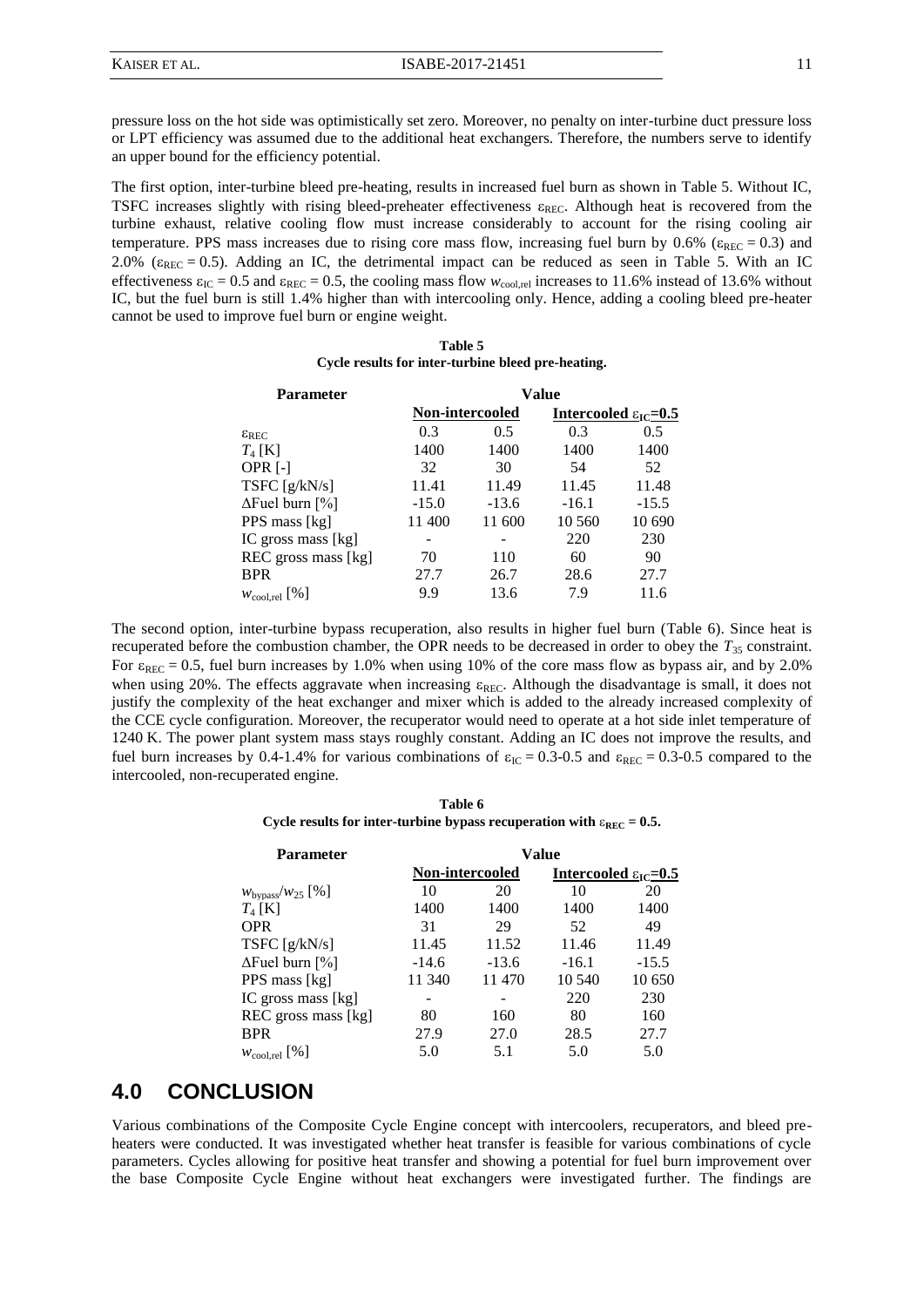summarized in [Table 7.](#page-11-0) The highest benefit can be achieved when using an intercooler before the piston compressor with a fuel burn improvement of 1.9% over the base cycle at intercooler effectiveness  $\varepsilon_{\text{IC}} = 0.7$ (corresponding to a 42.2% improvement against year 2000), and a simultaneous power plant system weight reduction of 13.6%.

<span id="page-11-0"></span>**Table 7 Summary of findings for synergetic combination of Composite Cycle Engine with Intercooled Recuperation; all deltas relative to ref. Turbofan.**

| Non-recuperated                                                                                           |                                                       |                                                                                                           |                                                                                                                                                                                                       |  |  |  |
|-----------------------------------------------------------------------------------------------------------|-------------------------------------------------------|-----------------------------------------------------------------------------------------------------------|-------------------------------------------------------------------------------------------------------------------------------------------------------------------------------------------------------|--|--|--|
| numbers: Afuel burn /<br>∆weight vs. turbofan;<br>all values at heat<br>exchanger eff. $\varepsilon$ =0.5 |                                                       |                                                                                                           |                                                                                                                                                                                                       |  |  |  |
|                                                                                                           | $-15.6\%$ / $+20.1\%$<br>baseline                     | $-16.9\%$ / $+10.3\%$<br>intercooled baseline: fuel<br>burn and weight better<br>than baseline            | $-6.1\% / +6.3\%$<br>considerably worse fuel<br>burn than baseline<br>(concept disregarded)                                                                                                           |  |  |  |
| Recuperated, non-intercooled                                                                              |                                                       |                                                                                                           |                                                                                                                                                                                                       |  |  |  |
| <b>REC</b> location<br><b>Heat</b><br>receiving fluid                                                     |                                                       |                                                                                                           |                                                                                                                                                                                                       |  |  |  |
| Main flow after piston<br>engine                                                                          | Not feasible in entire.<br>parametric space           | only feasible for cycles<br>with $>2.8\%$ higher fuel<br>burn and high heat<br>exchanger temperature      | Not feasible in entire.<br>parametric space                                                                                                                                                           |  |  |  |
| Turbine cooling bleed                                                                                     | only feasible for cycles<br>with $>8.0\%$ higher fuel | $-13.6\%$ / $+24.4\%$<br>worse fuel burn and<br>weight than baseline                                      | Efficiency of baseline<br>cycle decreases by 4.2%.<br>Although feasible cycle<br>parameter combinations<br>get closer to baseline<br>design point, the resulting<br>fuel burn is $>10.4\%$<br>higher. |  |  |  |
| Piston engine bypass                                                                                      | burn than baseline                                    | $-13.6\%$ / +22.8% at 20%<br>bypass mass flow; worse<br>fuel burn and weight than<br>baseline             |                                                                                                                                                                                                       |  |  |  |
| Recuperated, intercooled before piston compressor                                                         |                                                       |                                                                                                           |                                                                                                                                                                                                       |  |  |  |
| <b>REC</b> location<br><b>Heat</b><br>receiving fluid                                                     |                                                       |                                                                                                           |                                                                                                                                                                                                       |  |  |  |
| Main flow after piston<br>engine                                                                          | Not feasible in entire<br>parametric space            | only feasible for cycles<br>with $>0.3\%$ higher fuel<br>burn and high heat<br>exchanger temperature      | Not feasible in entire<br>parametric space                                                                                                                                                            |  |  |  |
| Turbine cooling bleed                                                                                     | only feasible for cycles<br>with $>2.4\%$ higher fuel | $-15.5\%$ / $+14.5\%$<br>worse fuel burn and<br>weight than intercooled<br>baseline                       | Efficiency of baseline<br>cycle decreases by 3.5%.<br>Although feasible cycle<br>parameter combinations                                                                                               |  |  |  |
| burn than intercooled<br>baseline<br>Piston engine bypass                                                 |                                                       | $-15.5\%$ / +14.0% at 20%<br>bypass mass flow; worse<br>fuel burn and weight than<br>intercooled baseline | get closer to baseline<br>design point, the resulting<br>fuel burn is >6.6% higher.                                                                                                                   |  |  |  |

Temperature levels after the low pressure turbine are generally too low to allow for heat recovery to the flow after the piston engine. For recuperation to the flow before the piston engine, the parametric combinations of Overall Pressure Ratio and combustor exit temperature allowing for it are far from the optimum cycle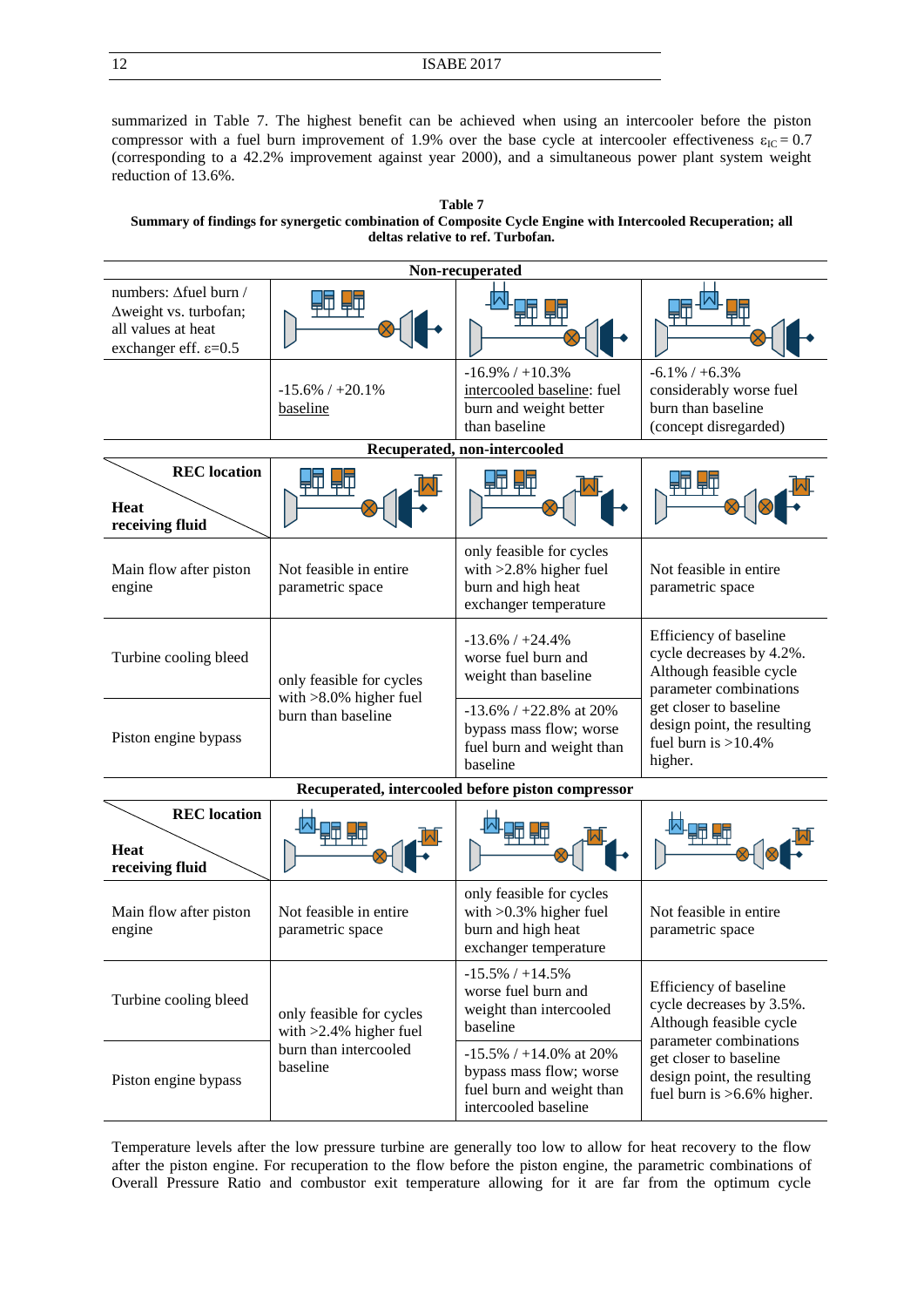combinations, rendering a beneficial application unfeasible. Inter-turbine recuperation to the core flow after the piston engine was also excluded due to a very marginal recuperation potential at very challenging conditions for the recuperator at peak temperatures over 1300 K. This conclusion is guided by the assumptions used for the current parametric investigations. Additional studies to a more extended design space and also including other HEX architectures are necessary in order to derive an accurate overall conclusion regarding the various synergy potentials.

Only inter-turbine recuperation to the flow before the piston engine showed reasonable recuperation potential and was evaluated quantitatively. Even with optimistic assumptions, the studies showed that pre-heating the turbine cooling bleed increases core mass flow and TSFC, resulting in increased fuel burn. The drawbacks of recuperation to piston bypass are smaller, but still no improvement in TSFC, engine mass or fuel burn could be obtained. Hence, the inclusion of the additional complication of recuperation is not justified.

To conclude, the application of intercoolers shows significant potential for fuel burn improvement and may be investigated in greater detail in conceptual studies. Challenges going forward are the conceptual arrangement of the technology into the limited core engine space. Operational characteristics need to be investigated to assess, whether the benefits persist in part load conditions. Otherwise, a variable flow path may be required that allows bypassing the intercooler during part load operation. Moreover, the impact on take-off performance needs to be verified when intercooling is employed.

Detailed analysis of material options, piston cooling technology and piston engine performance must be made in order to evaluate the real conceptual benefits of pre-cooling the piston system. Some synergetic combinations of the Composite Cycle Engine and Intercooled Recuperation were excluded with the presented assumptions, because they showed small disadvantages in fuel burn and engine weight, while operating at challenging conditions and increasing engine complexity. It is needless to say that innovative heat exchanger concepts or leaps in heat exchanger technology may turn the impact on overall engine level into an advantage. In that case, these architectures should be revisited. Generally it was shown that high temperature heat exchangers are necessary to apply recuperation to meaningful cycle conditions.

# **ACKNOWLEDGMENTS**

The authors kindly thank Philipp Heinemann (Bauhaus Luftfahrt e.V.) for providing the trade factors for the aircraft level assessment. Christina Salpingidou would like to thank Alexander S. Onassis Public Benefit Foundation for the scholarship.

The studies were conducted in the project ULTIMATE ("Ultra Low emission Technology Innovations for Midcentury Aircraft Turbine Engines"). This project received funding from the European Union's Horizon 2020 research and innovation programme under grant agreement No 633436.

# **REFERENCES**

- [\[1\]](#page-1-1) "Flightpath 2050: Europe's Vision for Aviation", Publications Office of the European Union, Luxembourg, 2011, p. 15. doi:10.2777/50266
- [\[2\]](#page-1-0) "Realising Europe's Vision for Aviation—Strategic Research and Innovation Agenda—Volume 1," Advisory Council for Aviation Research and Innovation in Europe (ACARE), Brussels, Belgium, Sept. 2012, pp. 145–147.
- [\[3\]](#page-2-4) J. BIJEWITZ, A. SEITZ, A.T. ISIKVEREN, M. HORNUNG, "Progress in Optimizing the Propulsive Fuselage Aircraft Concept", AIAA-2016-0767, AIAA Science and Technology Forum and Exposition 2016, San Diego, CA, 2016.
- [\[4\]](#page-2-5) T. GRÖNSTEDT, C. XISTO, O. SCHMITZ, S. DONNERHACK, A. LUNDBLADH, K. YAKINTHOS, A. SEITZ, V. SETHI, A. ROLT, P. NEWTON, N. TANTOT, N. GARCIA ROSA, "Ultra Low Emission Technology Innovations for Mid-Century Aircraft Turbine Engines", ASME Turbo Expo 2016, GT2016-56123, Seoul, South Korea, June 2016.
- [\[5\]](#page-2-0) S. KAISER, A. SEITZ, P.C. VRATNY, M. HORNUNG, "Unified Thermodynamic Evaluation of Radical Aero Engine Cycles", ASME Turbo Expo 2016, GT2016 -56313, Seoul, South Korea, June 2016.
- [\[6\]](#page-2-6) R. VON DER BANK, S. DONNERHACK, W. STURM, M. FLOUROS, D. BRUNA, M. STOKES, F. POUTRIQUET, S. BOURGOIS, T. OBRECHT, N. TANTOT, A. LUNDBLADH, F. WALLIN, S. FORSMAN, R. AVELLAN, A. ANTORANZ, O. CABALLERO, D. TORRE, M. MORALES, A. ORNAT, T. MRUGALA, L. KRAJ, A.